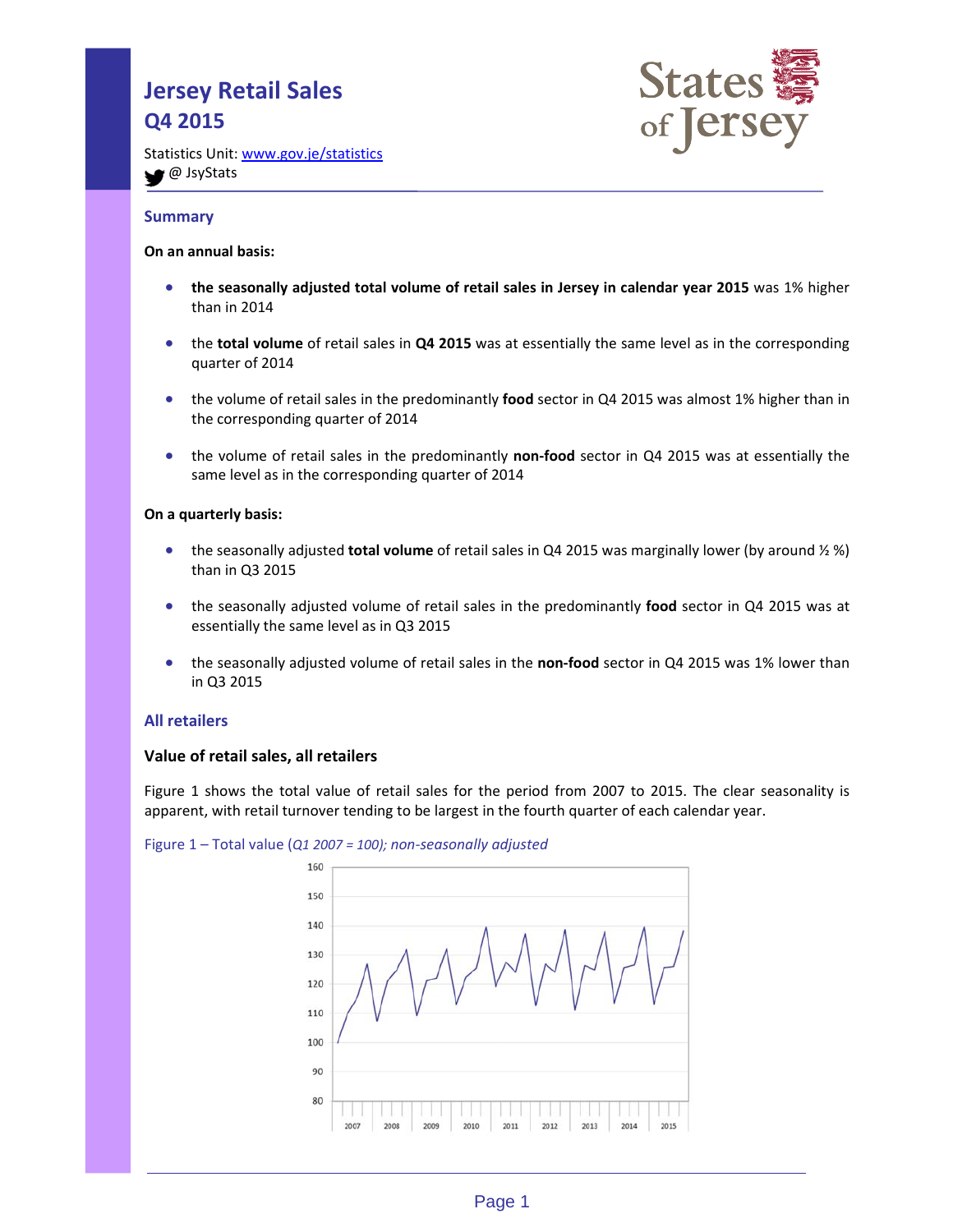Comparing the seasonally adjusted value of retail sales in a given quarter with that of the corresponding quarter in the previous year, for each quarter since mid-2012 the total value of retail sales has been essentially flat on an annual basis, with annual percentage changes of between ‐1% and +1% (see Figure 2).

Figure 2 – Total Value: annual percentage change; *seasonally adjusted*



The seasonally adjusted total value of retail sales in the latest quarter (Q4 2015) was 1% lower than in the corresponding quarter of 2014.

The total value of retail sales in Jersey in calendar year 2015 (excluding the motor trades ‐ see Notes) was approximately £720 million.

## **Volume of retail sales, all retailers**

l

The volume index series<sup>1</sup> is derived from the value series by use of deflators<sup>2</sup> which remove the effect of price changes. The seasonally adjusted total volume index (from which seasonal and calendar effects are removed) is shown in Figure 3a.

For a two-year period from Q2 2012 to Q2 2014 the seasonally adjusted total volume of retail sales underwent a downward trend at a rate of approximately ‐1% per annum (see Figure 3a). Since then, there has been a general upward trend in total volume of approximately 1 to 2% per annum.



Figure 3a – Total Volume; (*Q1 2007 = 100); seasonally adjusted*

On a calendar year basis, the total volume of retail sales in calendar year 2015 was 1% higher than in 2014.

<sup>&</sup>lt;sup>1</sup> A volume index is an average of the proportionate changes in the quantities of a specified set of goods between two periods of time.

<sup>&</sup>lt;sup>2</sup> The deflators used are a weighted combination of the relevant section level indices of the Retail Prices Index (RPI). Following the recent methodological changes incorporated in the Retail Sales publication produced by the UK Office for National Statistics, the price deflators applied are harmonic means of the corresponding RPI section indices.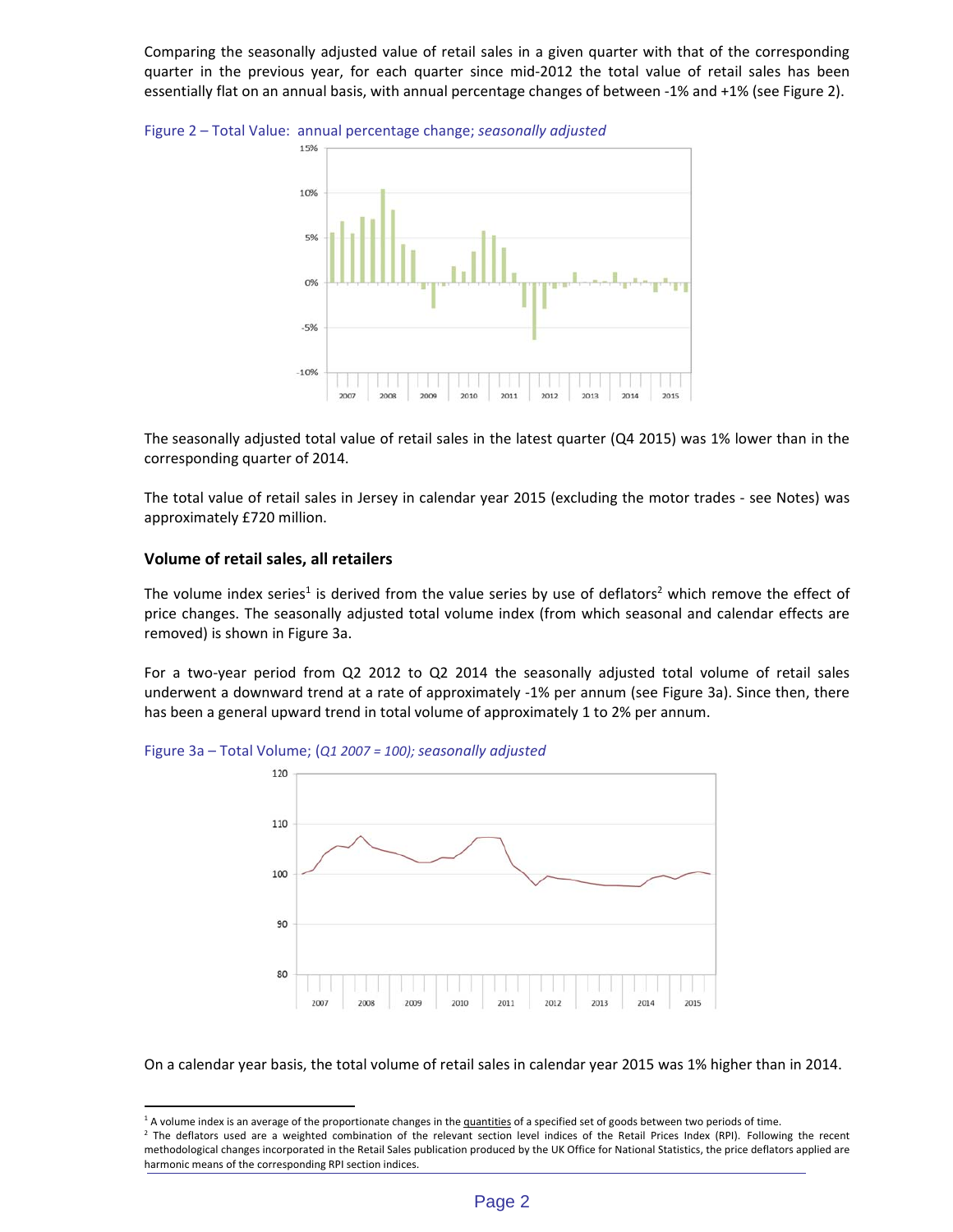On an annual basis, following five consecutive quarters of annual increases the total volume of retail sales in the latest quarter (Q4 2015) was at essentially the same level as in the corresponding quarter of 2014 (see Figure 3b).





On a quarterly basis, the total volume of retail sales in the latest quarter was marginally lower (by around ½ %) than in the previous quarter (Q3 2015) ‐ see Appendix Table A1.

# **Sector summaries**

The "Predominantly food" sector is comprised of supermarkets, convenience stores and other small food stores. The "Predominantly non-food" sector is comprised of three sub-categories: Household goods; Textiles, clothing and footwear; and Non-food specialised stores. Each sub-category was analysed separately and then aggregated to produce value and volume estimates for the two sectors.

# **Value of retail sales (seasonally adjusted)**

The total value of retail sales in predominantly **food** stores in both the latest two quarters, Q3 and Q4 2015, were marginally lower (by around ½%) than in the corresponding quarters of 2014.





#### *s.a. = seasonally adjusted*

The predominantly **non‐food** sector has recorded falls of between 1% and 3% in the total value of retail sales on an annual basis since Q2 2014. In the latest quarter, Q4 2015, the value of retail sales was 2% lower than in Q4 2014.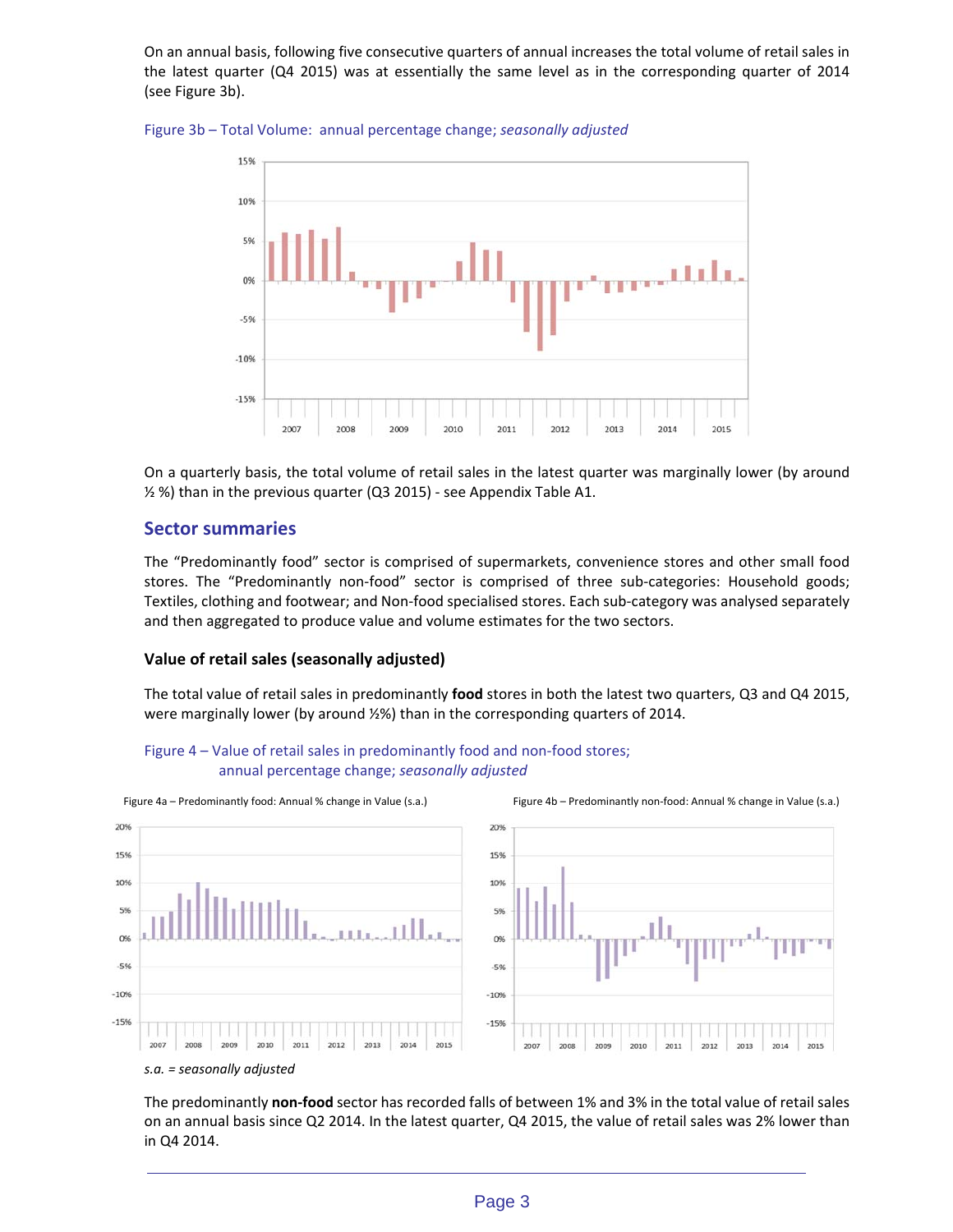## **Volume of retail sales (seasonally adjusted)**

On a calendar year basis the total volume of retail sales in predominantly **food** stores in calendar year 2015 was 1% higher than in 2014.

On an annual basis, the total volume of retail sales in predominantly **food** stores in Q4 2015 was almost 1% higher than in the corresponding quarter of 2014 (see Figure 6a). On a quarterly basis, the total volume of retail sales in predominantly **food** stores in Q4 2015 was at essentially the same level as in the previous quarter, Q3 2015 (see Figure 5a and Appendix Table A1).





On a calendar year basis, the total volume of retail sales in predominantly **non‐food** stores in calendar year 2015 was 1% higher than in 2014.

The total volume of retail sales in predominantly non-food stores in Q4 2015 was at essentially the same level as a year earlier (see Figure 6b) and 15% lower than the peak volume recorded more than seven years earlier, in Q2 2008 (see Figure 5b). On a quarterly basis, the total volume of retail sales in predominantly **non‐food** stores in Q4 2015 was 1% lower than in the previous quarter, Q3 2015.







*s.a. = seasonally adjusted*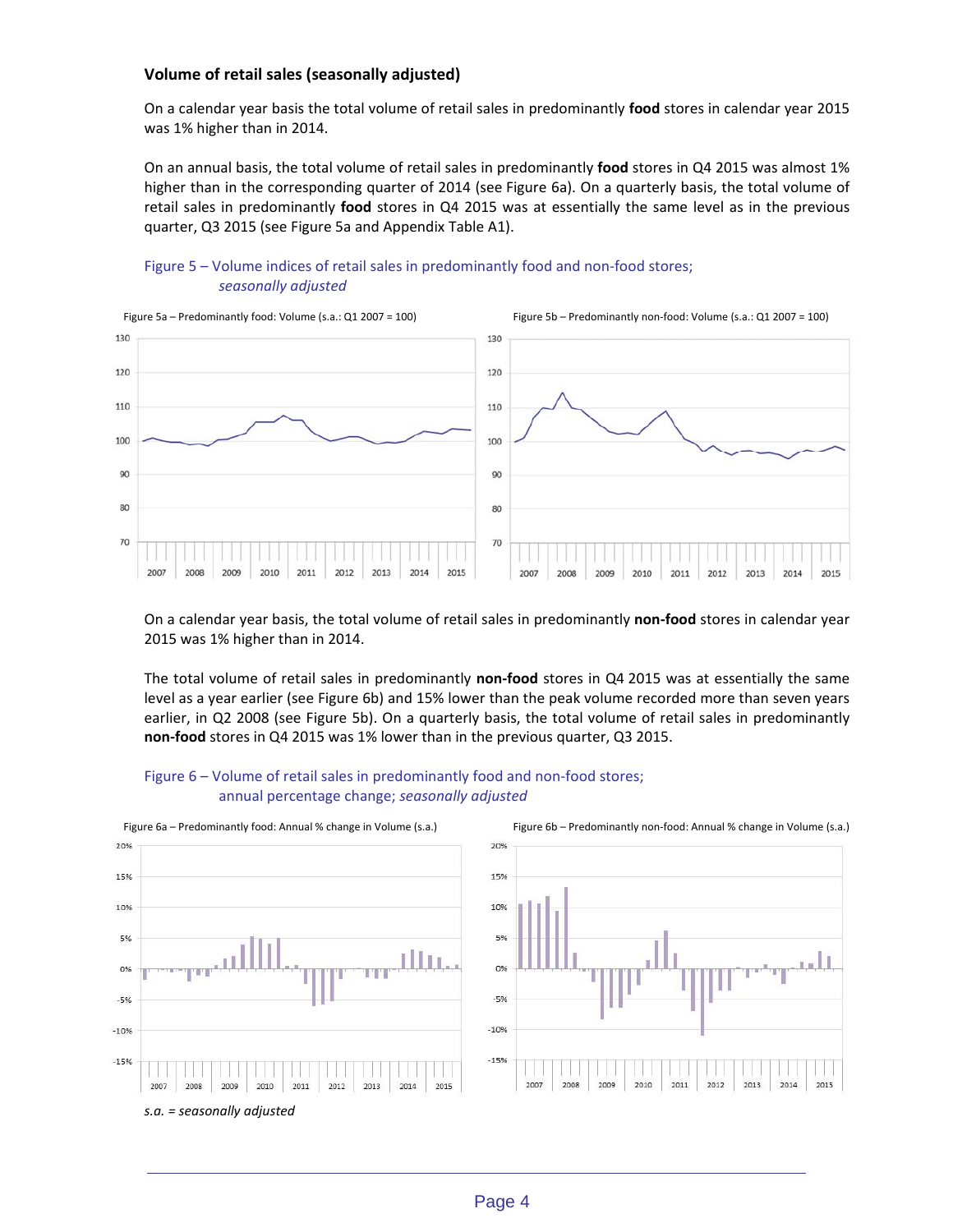# **Table A1: Value: Non‐seasonally adjusted and seasonally adjusted** *(Q1 2007 = 100)*  **Volume: Seasonally adjusted** *(Q1 2007 = 100)*

|         | Value Non-Seasonally Adjusted |                       |                           | Value Seasonally Adjusted |                       |                           | Volume Seasonally Adjusted |                       |                           |
|---------|-------------------------------|-----------------------|---------------------------|---------------------------|-----------------------|---------------------------|----------------------------|-----------------------|---------------------------|
|         | All<br>Retail                 | Predominantly<br>Food | Predominantly<br>Non-Food | All<br>Retail             | Predominantly<br>Food | Predominantly<br>Non-Food | All<br>Retail              | Predominantly<br>Food | Predominantly<br>Non-Food |
| Q1 2007 | 100.0                         | 100.0                 | 100.0                     | 100.0                     | 100.0                 | 100.0                     | 100.0                      | 100.0                 | 100.0                     |
| Q2 2007 | 109.8                         | 109.3                 | 110.2                     | 100.9                     | 102.4                 | 99.9                      | 100.9                      | 100.8                 | 101.0                     |
| Q3 2007 | 115.8                         | 110.4                 | 119.8                     | 103.6                     | 103.0                 | 104.1                     | 104.2                      | 100.2                 | 107.2                     |
| Q4 2007 | 127.0                         | 111.1                 | 138.8                     | 106.4                     | 104.7                 | 107.8                     | 105.6                      | 99.7                  | 109.9                     |
| Q1 2008 | 107.3                         | 108.7                 | 106.2                     | 107.1                     | 108.1                 | 106.3                     | 105.3                      | 99.7                  | 109.5                     |
| Q2 2008 | 121.1                         | 116.4                 | 124.6                     | 111.5                     | 109.6                 | 112.9                     | 107.7                      | 98.8                  | 114.4                     |
| Q3 2008 | 124.9                         | 121.2                 | 127.7                     | 112.0                     | 113.5                 | 111.0                     | 105.4                      | 99.2                  | 110.0                     |
| Q4 2008 | 131.9                         | 120.3                 | 140.5                     | 111.0                     | 114.2                 | 108.6                     | 104.7                      | 98.5                  | 109.3                     |
| Q1 2009 | 109.2                         | 118.6                 | 102.3                     | 111.0                     | 116.3                 | 107.0                     | 104.2                      | 100.3                 | 107.1                     |
| Q2 2009 | 121.3                         | 124.1                 | 119.2                     | 110.7                     | 117.7                 | 104.5                     | 103.3                      | 100.5                 | 105.0                     |
| Q3 2009 | 122.1                         | 128.1                 | 117.6                     | 108.8                     | 119.5                 | 103.2                     | 102.4                      | 101.3                 | 103.0                     |
| Q4 2009 | 132.2                         | 128.2                 | 135.1                     | 110.6                     | 121.9                 | 103.5                     | 102.3                      | 102.4                 | 102.3                     |
| Q1 2010 | 113.0                         | 127.1                 | 102.6                     | 113.0                     | 124.0                 | 103.9                     | 103.3                      | 105.6                 | 102.6                     |
| Q2 2010 | 122.5                         | 132.6                 | 115.0                     | 112.1                     | 125.3                 | 102.2                     | 103.2                      | 105.5                 | 102.1                     |
| Q3 2010 | 125.6                         | 134.4                 | 119.1                     | 112.6                     | 127.3                 | 103.7                     | 104.9                      | 105.5                 | 104.5                     |
| Q4 2010 | 139.7                         | 139.7                 | 139.7                     | 117.0                     | 130.4                 | 106.6                     | 107.2                      | 107.6                 | 107.0                     |
| Q1 2011 | 119.2                         | 132.6                 | 109.3                     | 119.0                     | 130.7                 | 108.2                     | 107.4                      | 106.1                 | 109.0                     |
| Q2 2011 | 127.7                         | 141.2                 | 117.7                     | 116.5                     | 132.0                 | 104.8                     | 107.1                      | 106.1                 | 104.7                     |
| Q3 2011 | 124.1                         | 137.5                 | 114.1                     | 113.8                     | 131.4                 | 102.2                     | 101.9                      | 102.9                 | 100.7                     |
| Q4 2011 | 137.3                         | 140.9                 | 134.6                     | 113.8                     | 131.5                 | 101.9                     | 100.2                      | 101.1                 | 99.5                      |
| Q1 2012 | 112.7                         | 129.0                 | 100.6                     | 111.4                     | 131.2                 | 100.1                     | 97.8                       | 100.0                 | 97.0                      |
| Q2 2012 | 127.0                         | 141.0                 | 116.6                     | 113.1                     | 131.6                 | 101.2                     | 99.7                       | 100.5                 | 98.8                      |
| Q3 2012 | 124.1                         | 138.8                 | 113.1                     | 113.1                     | 133.4                 | 98.8                      | 99.2                       | 101.2                 | 97.1                      |
| Q4 2012 | 138.8                         | 148.8                 | 131.4                     | 113.3                     | 133.4                 | 97.8                      | 99.0                       | 101.2                 | 95.9                      |
| Q1 2013 | 111.2                         | 129.8                 | 97.4                      | 112.7                     | 133.3                 | 98.9                      | 98.5                       | 100.2                 | 97.2                      |
| Q2 2013 | 126.4                         | 139.0                 | 117.0                     | 113.2                     | 133.0                 | 100.0                     | 98.1                       | 99.2                  | 97.3                      |
| Q3 2013 | 125.1                         | 139.8                 | 114.1                     | 113.5                     | 133.8                 | 99.8                      | 97.8                       | 99.6                  | 96.5                      |
| Q4 2013 | 138.1                         | 147.3                 | 131.2                     | 113.5                     | 133.8                 | 99.9                      | 97.8                       | 99.6                  | 96.5                      |
| Q1 2014 | 113.6                         | 134.1                 | 98.3                      | 114.0                     | 136.1                 | 99.3                      | 97.7                       | 100.0                 | 96.1                      |
| Q2 2014 | 125.6                         | 142.4                 | 113.1                     | 112.5                     | 136.3                 | 96.5                      | 97.6                       | 101.6                 | 94.9                      |
| Q3 2014 | 126.5                         | 145.3                 | 112.5                     | 114.1                     | 138.7                 | 97.3                      | 99.2                       | 102.8                 | 96.6                      |
| Q4 2014 | 139.6                         | 151.8                 | 130.5                     | 113.8                     | 138.6                 | 97.0                      | 99.7                       | 102.5                 | 97.6                      |
| Q1 2015 | 113.2                         | 134.2                 | 97.6                      | 112.8                     | 137.1                 | 96.8                      | 99.1                       | 102.2                 | 96.9                      |
| Q2 2015 | 125.8                         | 143.9                 | 112.3                     | 113.1                     | 138.0                 | 96.2                      | 100.1                      | 103.5                 | 97.6                      |
| Q3 2015 | 126.0                         | 144.8                 | 112.0                     | 113.1                     | 137.9                 | 96.5                      | 100.5                      | 103.3                 | 98.6                      |
| Q4 2015 | 138.2                         | 151.3                 | 128.4                     | 112.6                     | 137.9                 | 95.4                      | 100.0                      | 103.2                 | 97.6                      |

(r) revised